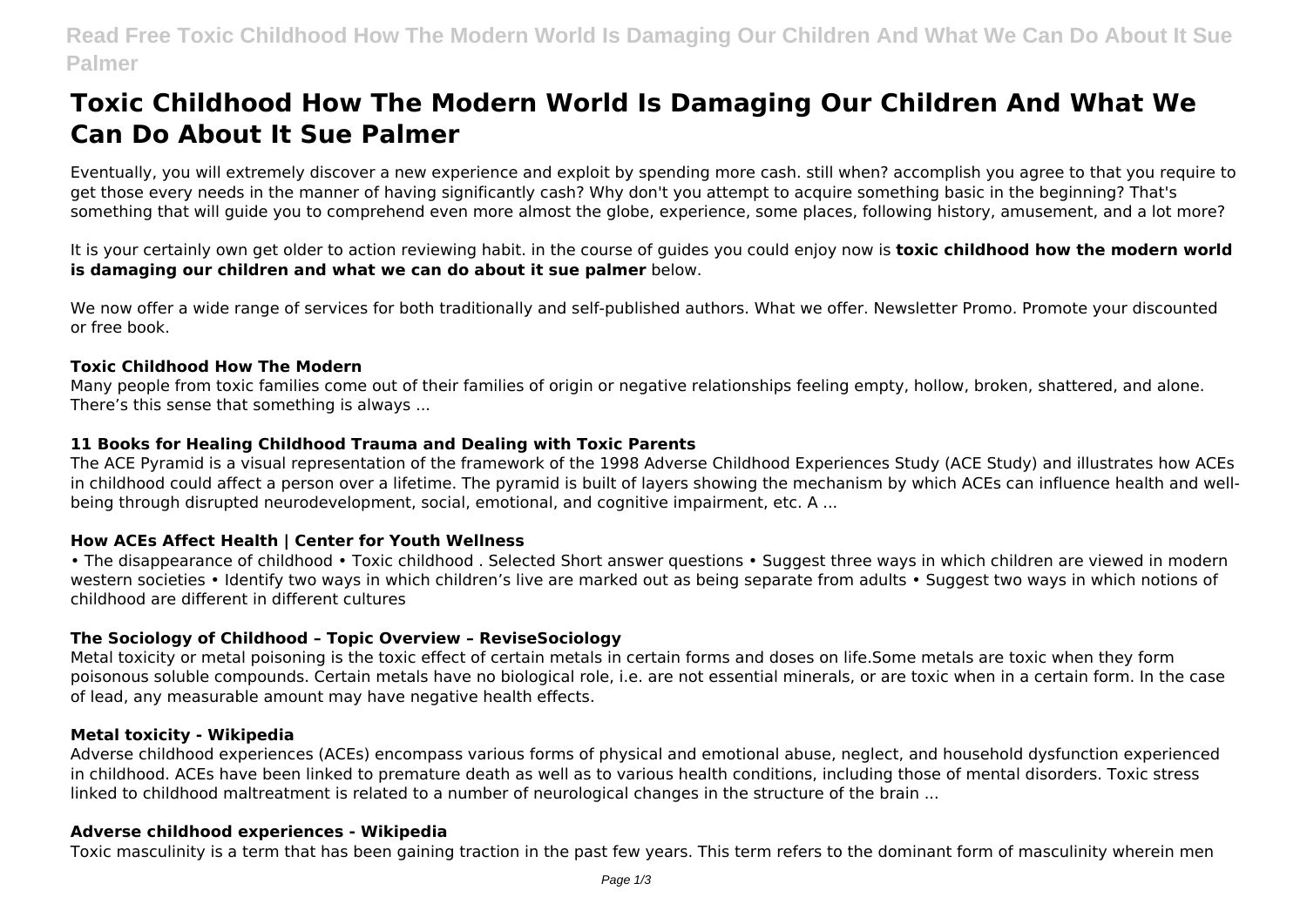## **Read Free Toxic Childhood How The Modern World Is Damaging Our Children And What We Can Do About It Sue Palmer**

use dominance, violence, and control to assert their power and superiority. In this article, we will define and explore toxic masculinity (unhealthy masculinity) versus healthy masculinity.

#### **Toxic Masculinity vs. Healthy Masculinity - Green Hill Recovery**

Childhood development specialists, child psychologists, and educational experts agree that just a half-hour of recess, especially in green spaces, bolsters test scores, improves academic performance, and reduces the chance of obesity among children (Sacks, 2005). Therefore, it seems likely that the NCLB undermines the academic achievement and physical health of minority and low-income students ...

#### **Childhood Development and Access to Nature - PMC**

For adults who have experienced a pile-up of adversity since childhood, the additional weight of current adversity, such as from poverty, racism, or unsafe communities, may overload their ability to provide the stable, responsive relationships their children need and consistently meet the demands of the modern workplace. Therefore, these scientific findings are relevant to policy choices in a ...

#### **Three Early Childhood Development Principles to Improve Child Outcomes**

1. Recent technological changes have resulted in significant harms to children – what Sociologist Sue Palmer refers to as Toxic Childhood. 2. Some sociologists argue that children today are too controlled. Sociologists such as Frank Furedi argue that children today are overprotected, or too controlled – We live in the age of 'Paranoid ...

#### **Changes to childhood since Victorian Times - ReviseSociology**

Early childhood is a crucial developmental stage, but the idea that personality is set in stone at this age is easily disproved. Children raised in abusive homes, for example, can grow to be ...

## **Early Childhood | Psychology Today**

Modern problems require modern solutions, and Bath & Body Works provides one solution. That solution is air fresheners, termed Wallflowers by Bath & Body Works. Scented products have become extremely popular; I'm sure you use some yourself. Bath & Body Works has capitalized on this trend; they have a market value of roughly \$17B in 2021.

#### **Are Bath and Body Works Wallflowers Toxic? Are They Safe For Humans ...**

In order to get the prize money of 10,000 yuan in the piano competition of the school, Yang Chu Mo, who ranked at the bottom of the class, wanted to be the partner of Mu Liu Nian, the piano genius. Unexpectedly, she was rejected. In order to win the heart of her childhood sweetheart back, Yang Chu Mo chose to express her feeling by playing the ...

#### **Childhood Sweethearts Pianist (2019) - MyDramaList**

M any parents are tired of the pink and blue divide in the toy aisles. Just last month, the White House held a conference on gender stereotypes in toys and media, with many toy manufacturers and ...

## **Are gendered toys harming childhood development? | Children | The Guardian**

He is toxic, manipulative and worst of all seeks every opportunity to drive a wedge between me and our children. Toxic parents don't have a specific gender. Assigning a gender to parents capable of narcissistic abuse only furthers the current trend that fathers are taking advantage of maternal character assassination and playing up the victim role. Read the current trends in litigation where ...